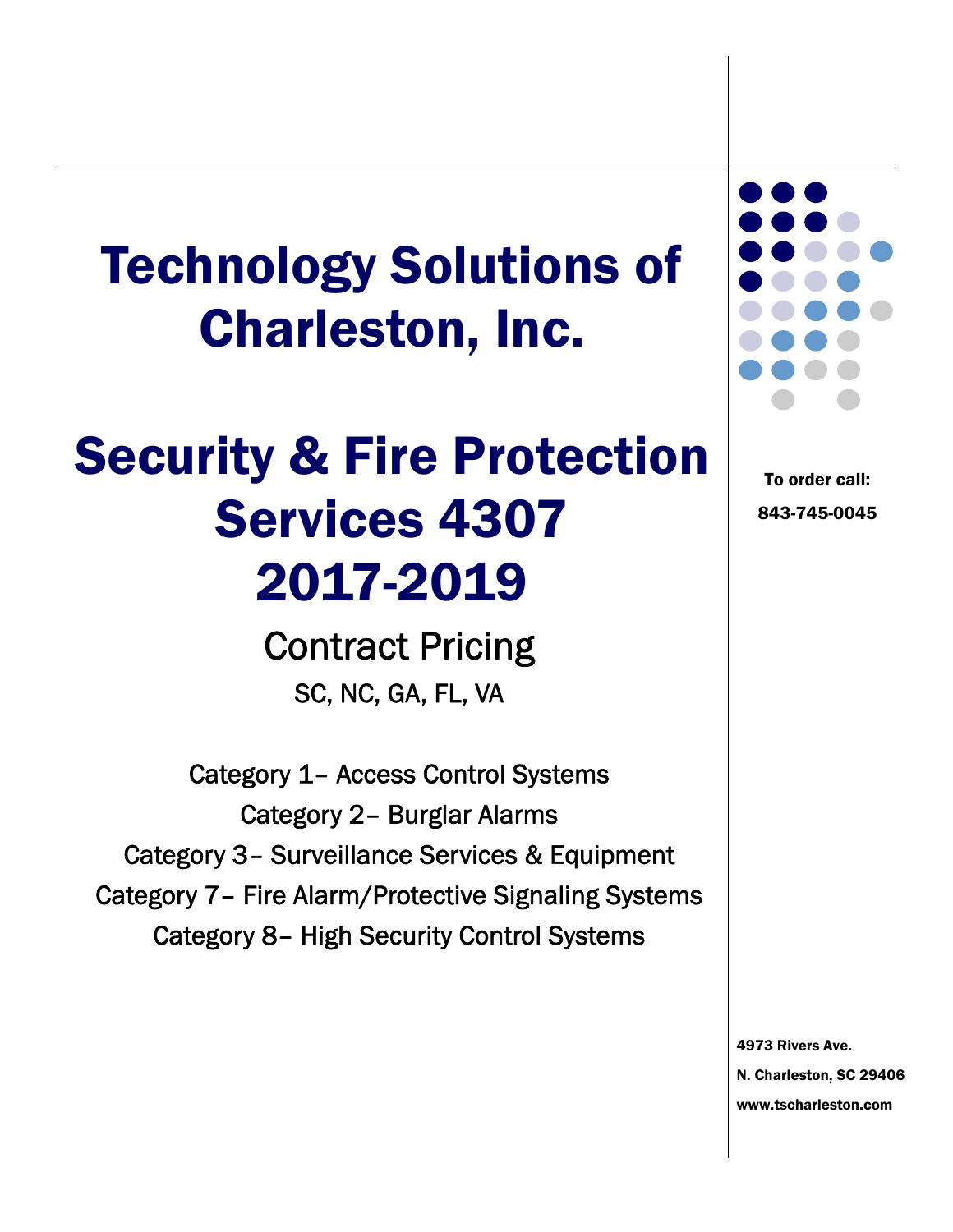### Category 1– Access Control Systems

### Contract Pricing SC, NC, GA, FL, VA

Project Pricing

| Normal Business Hours 8:00am- 5:00pm M-F |
|------------------------------------------|
| After Hours 5:01pm-7:59am M-F            |
| <b>Weekend/Holiday Hours</b>             |

Material % Markup Equipment Rental Licenses/Permits Lodging

### Maintenance (Non-Warranty)

| <b>Telephone Consultation (1st Call Free)</b> | \$25 Per Hour  |
|-----------------------------------------------|----------------|
| Normal Business Hours 8:00am - 5:00pm M-F     | \$83 Per Hour  |
| After Hours 5:01pm-7:59am M-F                 | \$114 Per Hour |
| <b>Weekend/Holiday Hours</b>                  | \$142 Per Hour |

#### Maintenance (Warranty)

| <b>Monitoring Per Door</b>                  | \$8 Per Month |
|---------------------------------------------|---------------|
| Or                                          |               |
| Maintenance Percentage of Total System Cost | 10% Per Year  |

| <b></b> |                                       |  |
|---------|---------------------------------------|--|
|         | .                                     |  |
|         | $\bullet\bullet\bullet\bullet\bullet$ |  |
|         | $\bullet\bullet\bullet\bullet$        |  |
|         | $\bullet\bullet\bullet\bullet\bullet$ |  |
|         |                                       |  |
|         |                                       |  |
|         | $\qquad \qquad \blacksquare$          |  |

To order call: 843-745-0045

4973 Rivers Ave. N. Charleston, SC 29406 www.tscharleston.com

20%

\$79 Per Hour

\$109 Per Hour

\$135 Per Hour

### $Cost + 3%$  $Cost + 3%$

### \$120 Per Day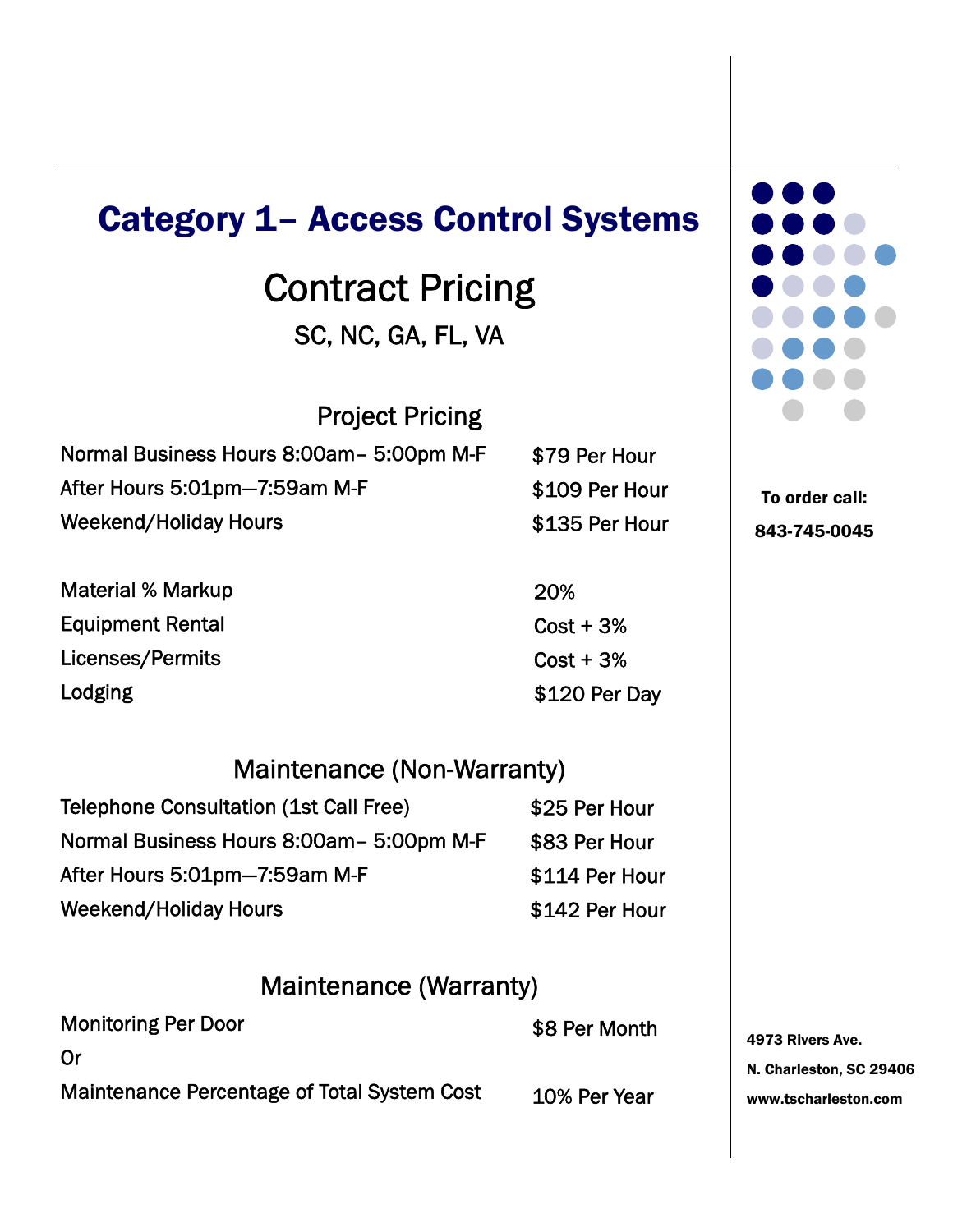### Category 2– Burglar Alarms

### Contract Pricing SC, NC, GA, FL, VA

| Normal Business Hours 8:00am - 5:00pm M-F | \$79 Per Hour  |
|-------------------------------------------|----------------|
| After Hours 5:01pm-7:59am M-F             | \$109 Per Hour |
| Weekend/Holiday Hours                     | \$135 Per Hour |

Material % Markup Equipment Rental Licenses/Permits Lodging

#### Maintenance (Non-Warranty)

20%

 $Cost + 3%$ 

 $Cost + 3%$ 

\$120 Per Day

| <b>Telephone Consultation (1st Call Free)</b> | \$25 Per Hour  |
|-----------------------------------------------|----------------|
| Normal Business Hours 8:00am - 5:00pm M-F     | \$83 Per Hour  |
| After Hours 5:01pm-7:59am M-F                 | \$114 Per Hour |
| <b>Weekend/Holiday Hours</b>                  | \$142 Per Hour |

#### Maintenance (Warranty)

| <b>Monitoring Per Location</b>              | \$39 Per Month |
|---------------------------------------------|----------------|
| Or                                          |                |
| Maintenance Percentage of Total System Cost | 10% Per Year   |



To order call: 843-745-0045

4973 Rivers Ave. N. Charleston, SC 29406 www.tscharleston.com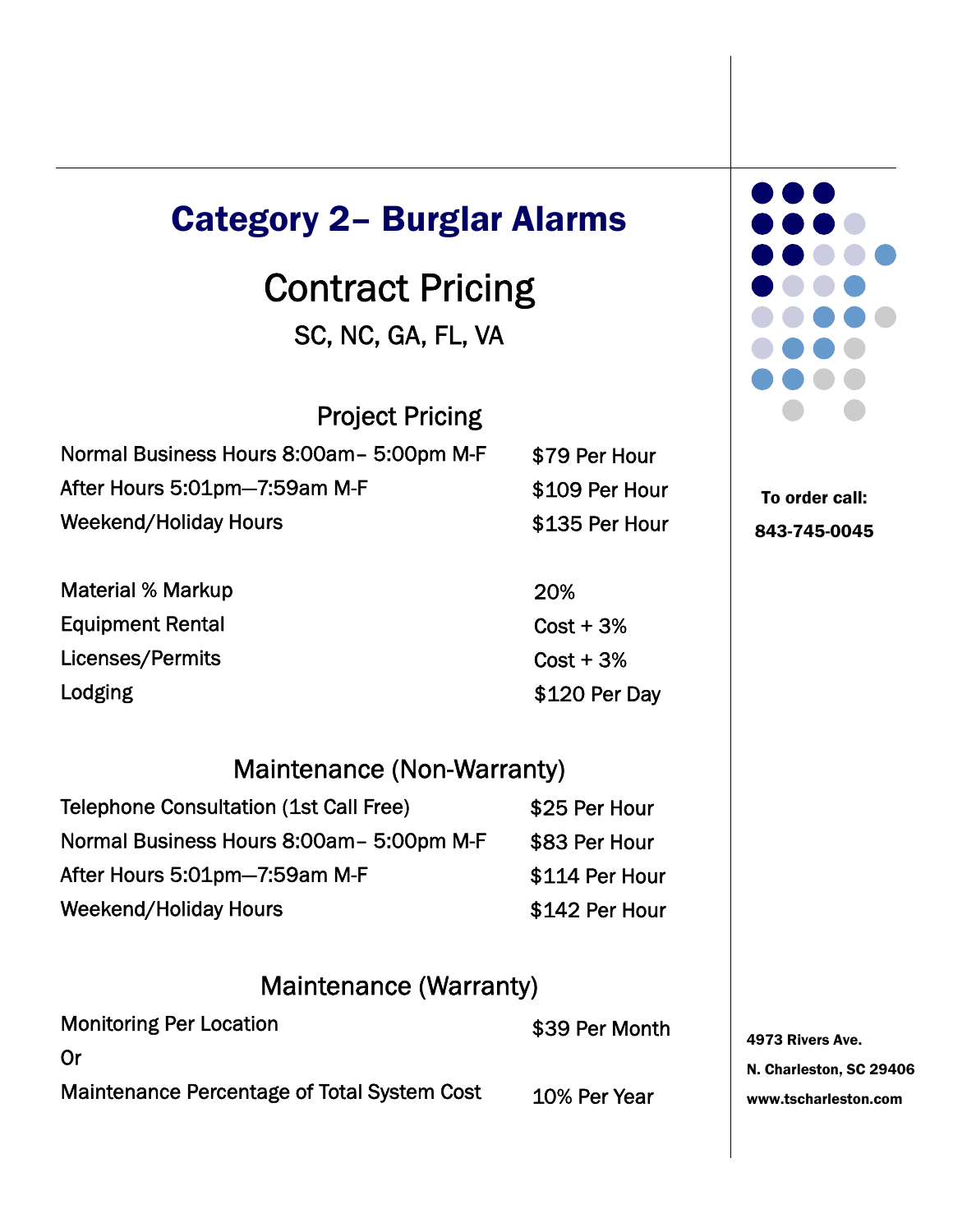## Contract Pricing Category 3– Surveillance Services & Equipment

SC, NC, GA, FL, VA

### Project Pricing

Normal Business Hours 8:00am– 5:00pm M-F After Hours 5:01pm—7:59am M-F Weekend/Holiday Hours \$79 Per Hour \$109 Per Hour \$135 Per Hour

Material % Markup Equipment Rental Licenses/Permits Lodging

Maintenance (Non-Warranty)

Telephone Consultation (1st Call Free) Normal Business Hours 8:00am– 5:00pm M-F After Hours 5:01pm—7:59am M-F Weekend/Holiday Hours \$25 Per Hour \$83 Per Hour \$114 Per Hour \$142 Per Hour

### Maintenance (Warranty)

| <b>Maintenance Per Surveillance Server</b> | \$42 Per Month |
|--------------------------------------------|----------------|
| Maintenance Per Surveillance Camera        | \$3 Per Month  |
| Monitoring Percentage of Total System Cost | 10% Per Year   |

| $\bullet\bullet\bullet\bullet$ |  |
|--------------------------------|--|
| .                              |  |
| $\bullet\bullet\bullet\bullet$ |  |
| $\bullet\bullet\bullet\bullet$ |  |
| $\bullet$ $\bullet$            |  |
|                                |  |
|                                |  |

To order call: 843-745-0045

4973 Rivers Ave. N. Charleston, SC 29406 www.tscharleston.com

20%  $Cost + 3%$ 

\$120 Per Day

 $Cost + 3%$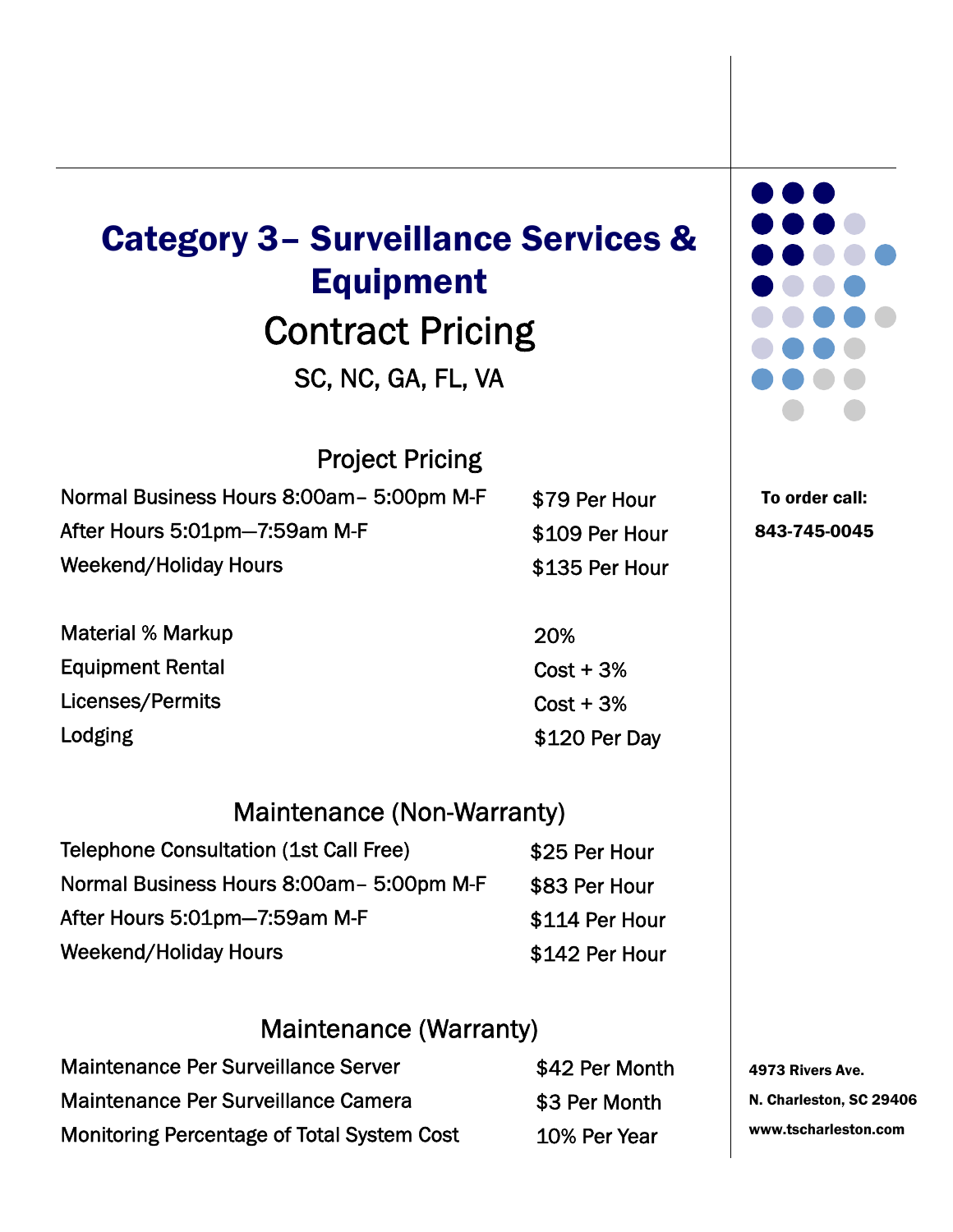## Contract Pricing Category 7– Fire Alarm/Protective Signaling Systems

SC, NC, GA, FL, VA

### Project Pricing

| Normal Business Hours 8:00am - 5:00pm M-F | \$79 Per Hour  |
|-------------------------------------------|----------------|
| After Hours 5:01pm-7:59am M-F             | \$109 Per Hour |
| Weekend/Holiday Hours                     | \$135 Per Hour |

Material % Markup Equipment Rental Licenses/Permits Lodging

Maintenance (Non-Warranty)

| <b>Telephone Consultation (1st Call Free)</b> | \$25 Per Hour  |
|-----------------------------------------------|----------------|
| Normal Business Hours 8:00am - 5:00pm M-F     | \$83 Per Hour  |
| After Hours 5:01pm-7:59am M-F                 | \$114 Per Hour |
| Weekend/Holiday Hours                         | \$142 Per Hour |

#### Maintenance (Warranty)

| <b>Monitoring Per Location</b>                     | \$39 Per Month |
|----------------------------------------------------|----------------|
| Or                                                 |                |
| <b>Maintenance Percentage of Total System Cost</b> | 15% Per Year   |

20%  $Cost + 3%$  $Cost + 3%$ \$120 Per Day



To order call: 843-745-0045

4973 Rivers Ave. N. Charleston, SC 29406 www.tscharleston.com